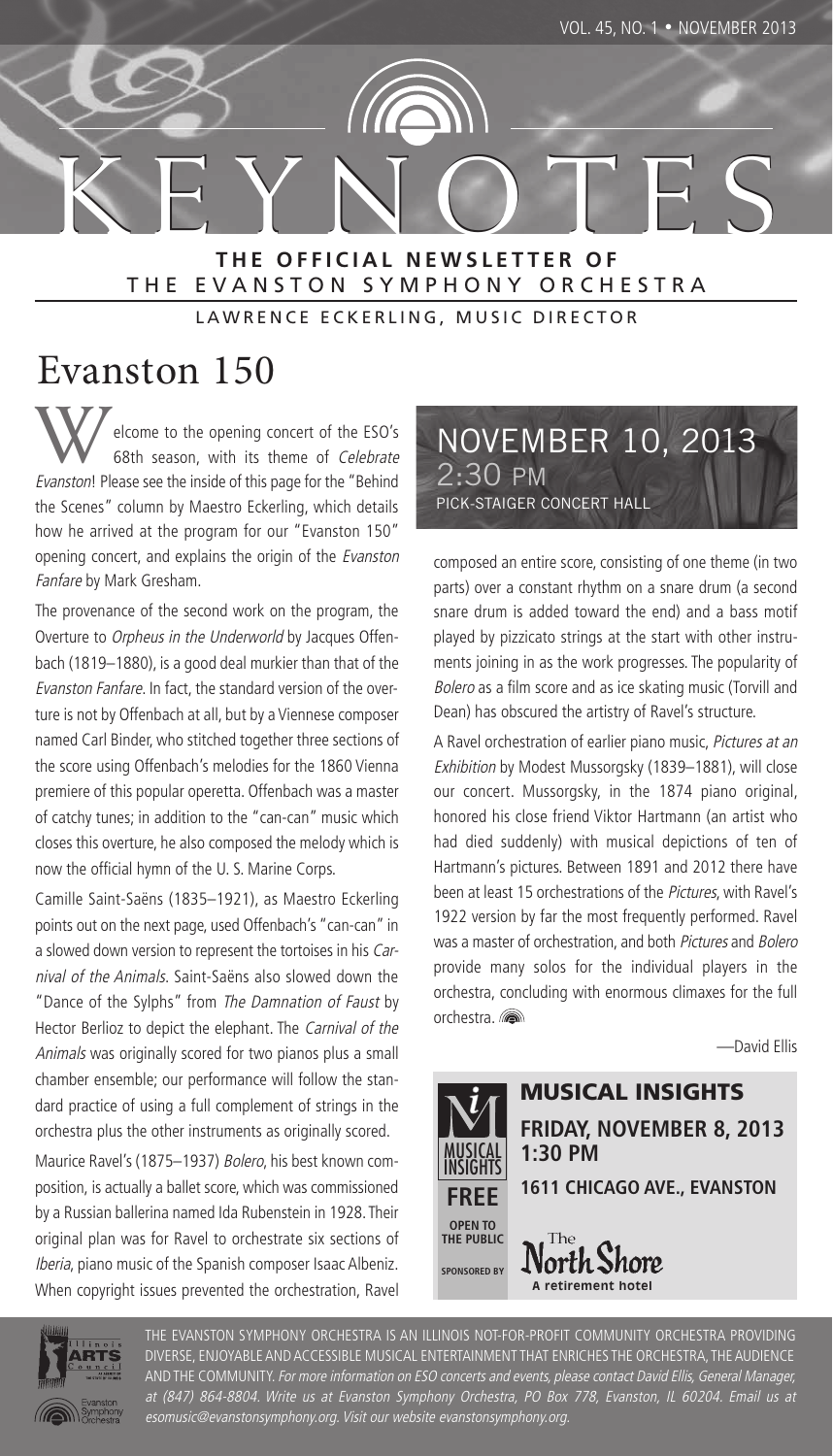# BEHIND THE SCENES



Our upcoming season is right around the corner, and I'm getting excited. I hope you all are too. Since this year the City of Evanston is celebrating their 150th Anniversary, we knew that we wanted to kick off our season with a celebratory concert

honoring the City of Evanston. So I thought it important while programming this concert to include as many connections with Evanston as possible.

Approximately a year ago, in planning for the Evanston Symphony's five minute "Backstage Evanston" presentation, I was looking for a second brass fanfare to play as a companion to the Dukas Fanfare to La Peri. When I put inquiries out, there didn't seem to be a work available with the same instrumentation that was only about two minutes long. But then, Atlanta based composer Mark Gresham volunteered to compose something for the occasion, and titled it "Evanston Fanfare." We did perform this wonderful fanfare at Backstage Evanston for a very small audience. But I thought it important to perform it on a subscription concert since it was composed for us, and because it bears our city's name. Therefore this will be its official world concert premiere.

Another work on our concert is Saint-Saëns' beloved Carnival of the Animals, which requires two pianos. I was able to engage twin pianists, Ryan and Kyle Jannak-Huang, who have obtained the majority of their training at the Music Institute of Chicago, which is actually headquartered in Evanston! And we have invited Toni-Marie Montgomery, Dean of the Bienen School of Music at Evanston's prized educational institution Northwestern University, to read the witty Ogden Nash verses as part of the performance.

We also will be performing Offenbach's Overture to Orpheus in the Underworld. It ends with the familiar and rousing "Can-Can." (And be on the lookout for hearing the "Can Can" as the part of the Carnival of the Animals representing the tortoises. The fastest music played at the rate of the slowest turtle crawl)!

The final two works on our program are both audience pleasers that honor the commitment of the musicians of the Evanston Symphony Orchestra. Both Ravel's Bolero and Mussorgsky's Pictures at an Exhibition contain numerous solos, which will highlight many members of the ESO.

I'm looking forward to seeing you on November 10th!

—Lawrence Eckerling Music Director, Evanston Symphony Orchestra

### **A very special way to start the holidays music, Santa, and a unique shopping experience!**



EVANSTON DANCE ENSEMBLE DANCES TO TCHAIKOVSKY'S NUTCRACKER SUITE WITH THE EVANSTON SYMPHONY ORCHESTRA

The Evanston Symphony Orchestra's wonderful holiday concert is getting even better this year. Not only will we hold a magical concert on December 8, but we are also hosting a Holiday Bazaar, featuring local artists, artisans, and local businesses.

#### **Sunday December 8: An Evanston Symphony Christmas and a very special bazaar**

#### Plan your day:

2:00 – 5:30 p.m.: Over 30 Homegrown Artists and other local businesses will have tables in the Michael Cafeteria (close to the Auditorium) at Evanston Township High School. There will be loads of special items available for purchase. Find some special gifts for your family and friends.

3:00 – 5:00 p.m.: An Evanston Symphony Christmas. Our festive concert featuring the full ESO, North Shore Choral Society, Evanston Dance Ensemble, and Evanston Children's Choir, ETHS A Cappella Choir, and, of course, a visit from Santa and his elves!

Don't miss enjoying these favorite Yule festivities with your family and friends. The bazaar will be open before the concert, during the intermission, and after the concert.

Make sure your holiday season starts with the best holiday event in Evanston!



A VISIT FROM SANTA, ALONG WITH THE EVANSTON CHILDREN'S CHOIR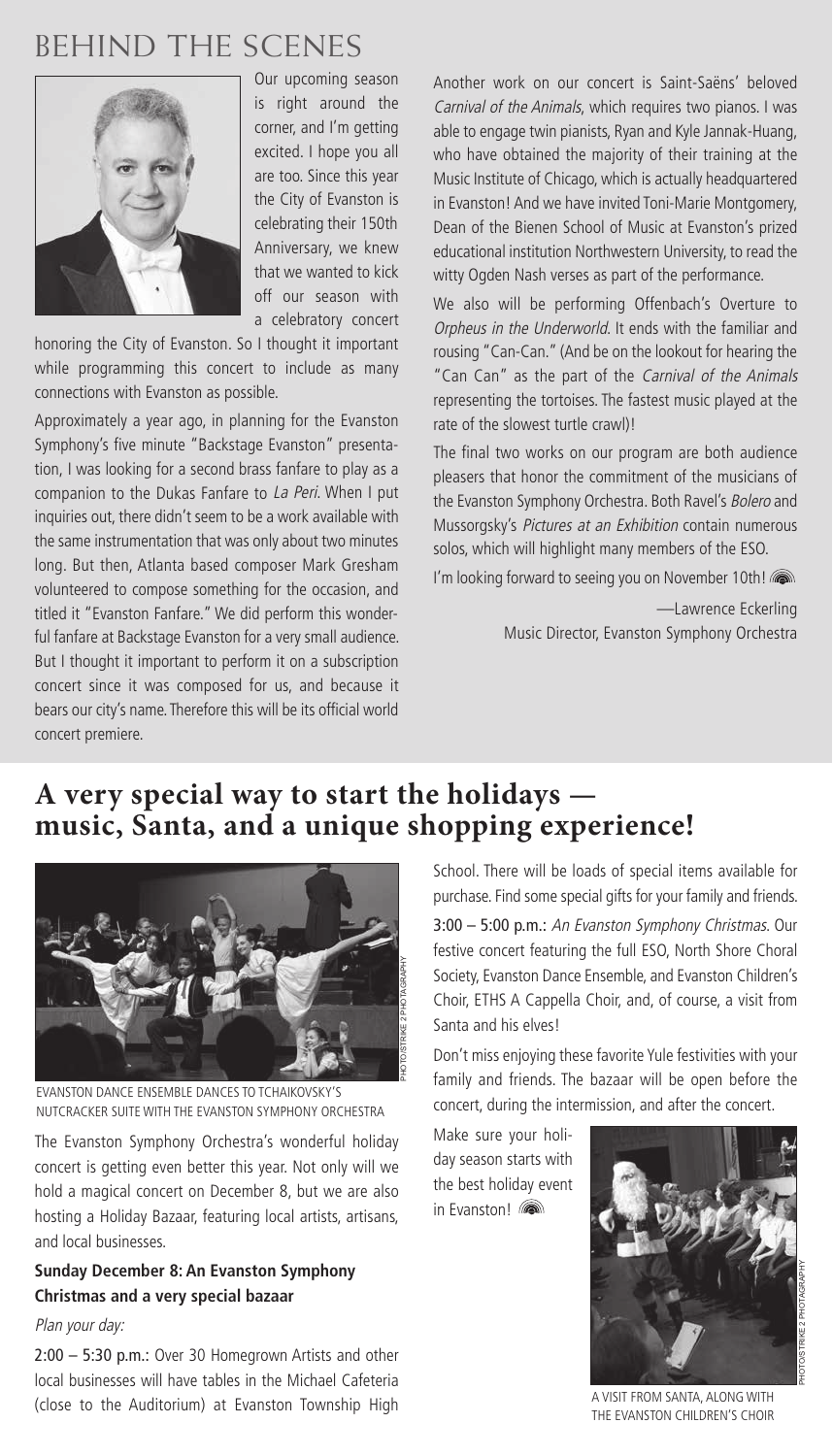#### **City Manager Wally Bobkiewicz on the Arts in Evanston**



We recently sat down with City Manager Wally Bobkiewicz to talk about the role of the arts in Evanston and about Evanston150, the City's commemoration of its 150th anniversary. While many towns hold a single big event - a gala or a

parade — to celebrate an important milestone, Wally said that Evanston decided to do something different. No surprise there! The City is rather celebrating the sesquicentennial with a series of good works, projects begun this year that will become benchmarks for continuing activities to benefit the community.

In the first phase of Evanston150, residents were invited to submit proposals for appropriate community development projects; these proposals were then reviewed and posted online for public vote. The top ten projects that caught the public's eye – and therefore earned the official cachet as Evanston150's "Ten Ideas" – ranged from pre-school for all Evanston children to a community health center to a program to ensure that every child in Evanston knows how to swim. There were, however, no projects related to the arts.

Wally said he quite understood the disappointment of the ESO and other arts organizations at the absence of an arts project from the official Ten Ideas list. However, he added, many of the arts organizations in town took it upon themselves to create their own Evanston150 projects and celebrations. Chief among these, he said, is the ESO's upcoming "Evanston150" concert on November 10th, the largest single arts event of the year focusing on this milestone. He also called it "the lead-in to the second largest event": the revival of First Night to bring the City's sesquicentennial to an appropriate close.

Wally described the ESO as "part of the mosaic that makes up Evanston." He went on to say that giving our 2013–14 season the theme "Celebrate Evanston!" and connecting our first concert to Evanston150 was "wonderful outreach" by the orchestra. The City has been fostering this outreach by advertising the concert to employees and encouraging them to attend. Wally hopes this effort will help more people discover the ESO and bring a number of first-timers to the concert. The City has also assigned staff members from the Economic Development Division and the Parks, Recreation and Community Services Department to help publicize the ESO's upcoming new Holiday Bazaar to local businesses and to work with local artists. The Bazaar will be held in conjunction with the ESO's annual Christmas Concert on December 8th. The ESO very much appreciates these efforts and hopes that first-timers to either of these events become repeat subscribers!

While the ESO has had longtime performance collaborations with the North Shore Choral Society, the Evanston Children's Choir, and Dance Center Evanston, this type of cooperative effort is not the norm. Rather, Wally said, we have a number of "arts silos" that lessen the visibility of many arts organizations in town; these silos need to be turned into one broad layer spread over the entire city. He added that this process is beginning as more arts organizations start talking with one another about cooperative projects.

"No one is going to build an Old Orchard or a Fortune 500 company with a thousand employees in Evanston," Wally said. With increased visibility, "the arts will become an economic driver for Evanston and we want to build on that." He specifically named longtime Evanston organizations that form the core of the arts community here: the ESO, the North Shore Choral Society, Piven Theatre Workshop, Next Theatre Company, Light Opera Works, Dance Center Evanston, and the Evanston Art Center, among others, all of whom have the potential to become more visible both in Evanston and beyond its borders.

We ended our conversation with a discussion of the proposed downtown Evanston arts complex. After two studies on the possibility of creating an arts corridor downtown, the City Council is appointing a task force to develop recommendations. However, Wally said, there are many questions to be answered, particularly with respect to financing and the optimum mix of private and public funds. There is also the need for a balance of facilities to accommodate various types and sizes of arts groups, e.g., studios, galleries and performance spaces for individual artists and musicians as opposed to larger rehearsal and performance spaces for orchestra, theatre and opera groups. Given the existing facilities at Northwestern, the Music Institute of Chicago, the Noyes Cultural Arts Center and some Evanston schools and churches, what should a new downtown arts complex include? And, if the complex is designed to complement these existing facilities, can an equitable agreement be structured to permit the use of all facilities within the city's borders by Evanston's public, private and educational groups? These are among the many issues that the task force will have to consider.

In an interview with Patch contributor Christine Wolf in October, 2010, Wally was asked, "If you compared Evanston to an animal, what would it be and why?" Wally's response: "Evanston would be a Griffin, the mythical animal with the body of a lion and the head and wings of an eagle. Griffins are known for guarding treasure and priceless possessions. Evanston is certainly a treasure to be guarded." We are confident that City Manager Wally Bobkiewicz will ensure that the arts are always considered part of Evanston's treasure and are safely quarded under the Griffin's wings.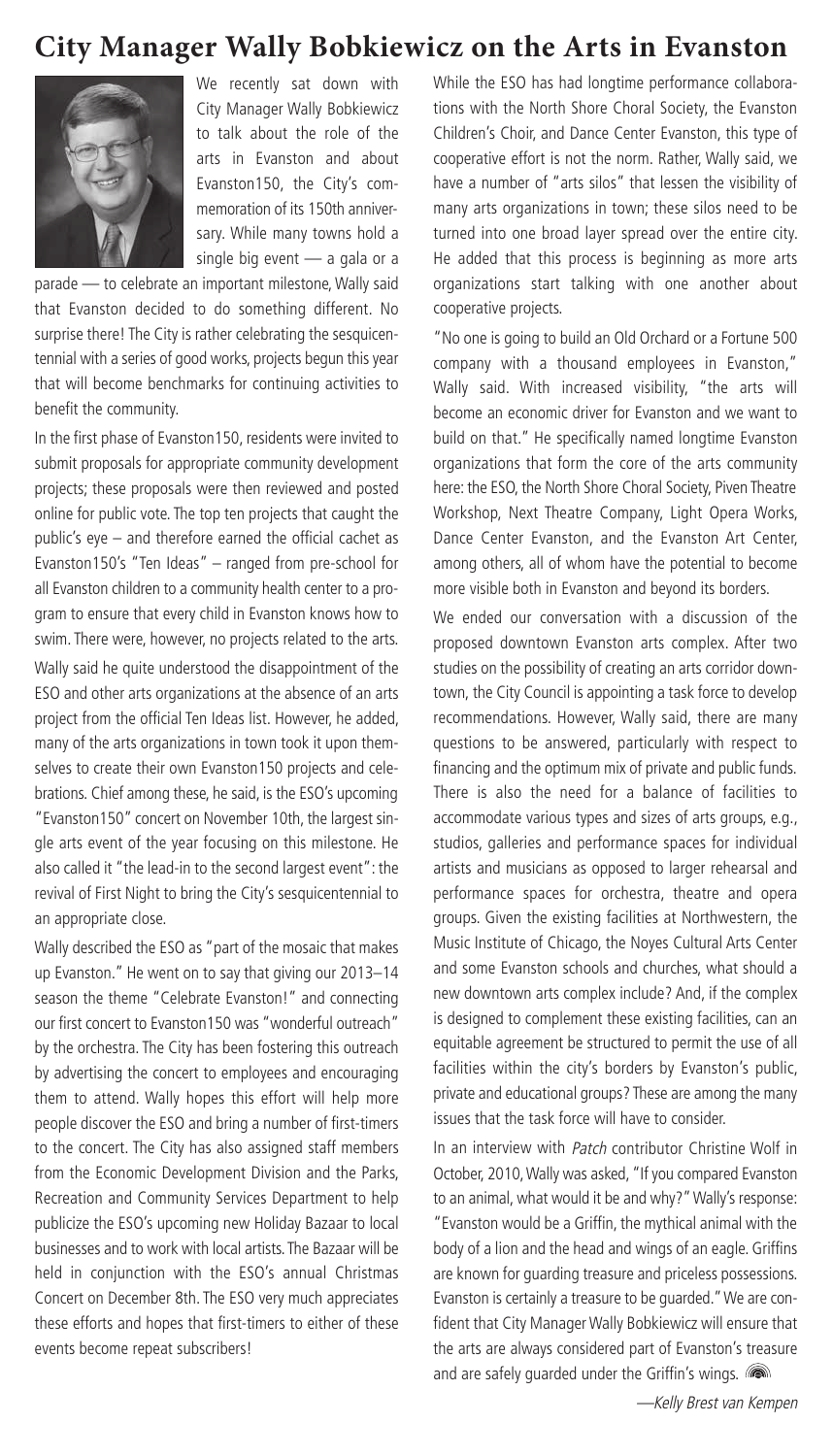# CELEBRATE EVANSTON

# 2013–2014 CONCERT SERIES Lawrence Eckerling, Conductor

# *It's not too late to subscribe!*

### Evanston 150 November 10, 2013

EVANSTON CELEBRATE

| <b>GRESHAM</b>                     | Evanston Fanfare                                             |
|------------------------------------|--------------------------------------------------------------|
| <b>OFFENBACH</b>                   | Overture to Orpheus in the Underworld                        |
| <b>SAINT-SAËNS</b>                 | Carnival of the Animals<br>Kyle and Ryan Jannak-Huang, Piano |
|                                    | Toni-Marie Montgomery, Narrator                              |
| <b>RAVEL</b>                       | <b>Bolero</b>                                                |
| <b>MUSSORGSKY</b><br>(ORCH. RAVEL) | Pictures at an Exhibition                                    |

### Hungarian Connection March 16, 2014

| <b>BARTÓK</b>   | Dance Suite               |
|-----------------|---------------------------|
| LISZT           | Totentanz                 |
|                 | Gleb Ivanov, Piano        |
| <b>SIBELIUS</b> | Symphony No. 2 in D Major |

#### Three 'B's May 4, 2014

| Overture to The School for Scandal                      |
|---------------------------------------------------------|
| Violin Concerto No 1 in G Minor<br>Sang Mee Lee, Violin |
| Symphony No. 3 in E Flat "Eroica"                       |
|                                                         |

### Verdi Requiem June 15, 2014

#### **VERDI** Requiem

*North Shore Choral Society Julia Davids, Music Director Sarah Hibbard, Soprano Stacy Eckert, Mezzo Soprano Eric Ashcraft, Tenor Aaron K. Stegemöller, Bass*